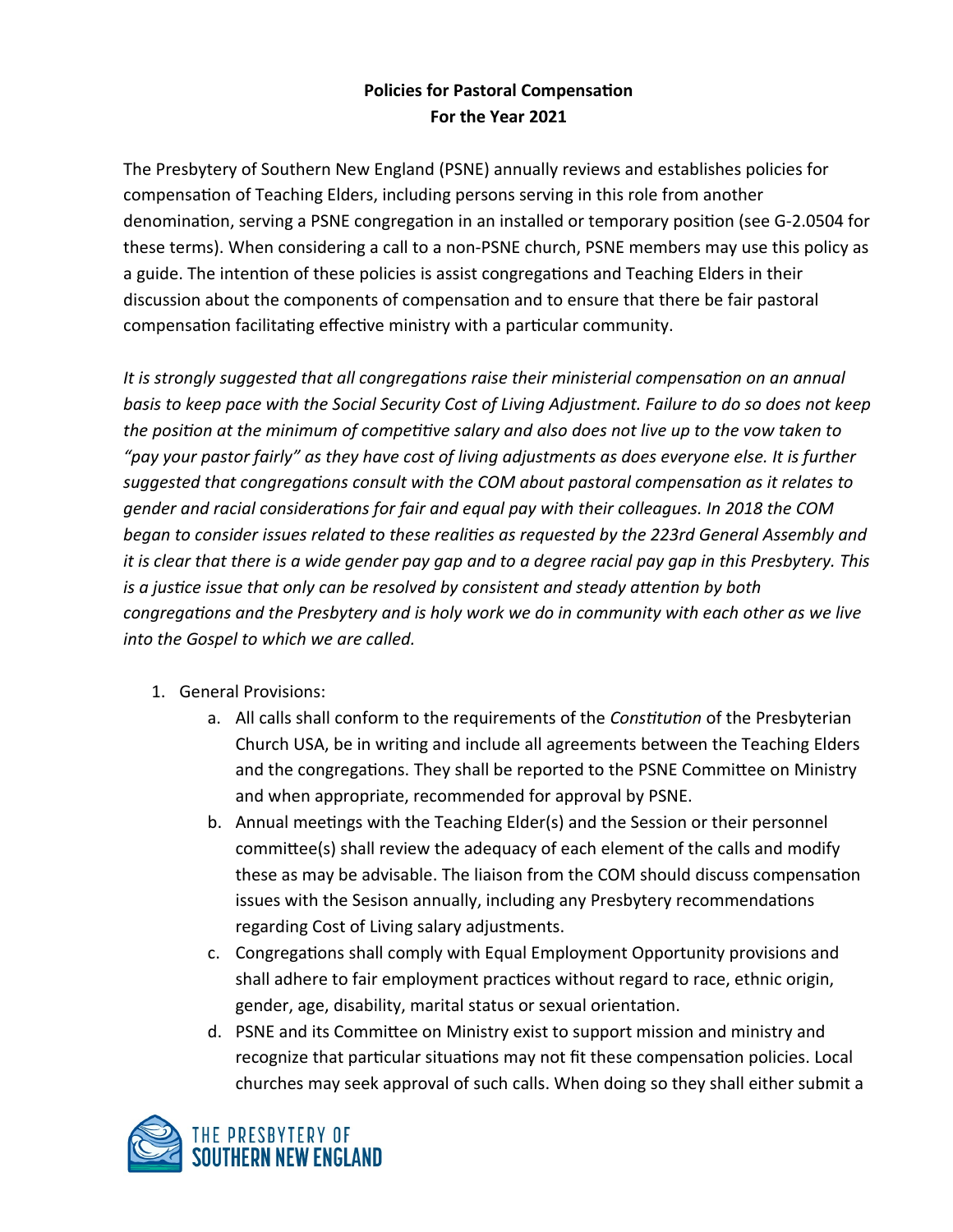plan that brings them into compliance within three years or request an exception to the policy by documenting the particular circumstances that prevent compliance. Such exceptions, when granted, must be included in the written call.

- e. This compensation policy becomes effective January 1 of the year following approval. The compensation for both new and continuing Teaching Elders shall comply with these minimum standards.
- 2. Requirements and Guidelines:
	- a. **Effective Salary:** The definition of Effective Salary is given on the Board of Pensions website [www.pensions.org](http://www.pensions.org/) and in the instructions for Board of Pensions form ENR-111. The BOP calculator provides guidance for churches which have manses and those which do not. The BOP website should be the first stop for PNCs working on developing salary packages. Churches are required to report the total compensation package for clergy each year. A copy of the Parish Clergy terms of call annual reporting form is found on the PSNE website for your information.
	- b. Presbytery Mandates: Presbytery mandates that new calls meet Presbytery minimums and approves recommendations for those minimums. Salaries for less than full time calls should be prorated. It is important for churches with established calls to ensure that at least the current minimum is maintained and to consider other factors mentioned in this guideline.
	- c. Current Presbytery minimums: Entry level Minimum effective salary for 2020 is \$55,000, for 2021 is \$58,000 and for 2022 is \$61,000.
	- d. Other Considerations: In determining a fair effective salary churches need to take into consideration significant factors, such as widely varying housing costs in different geographic parts of the Presbytery, experience level, and size of congregation (number of members). Considering these factors requires adjustments beyond the minimum figures.
		- i. Geographic differences. There are significant differences as to median income level and housing costs in our presbytery, which need to factor into fair compensation. Several resources are available to help determine this. The HUD website [www.huduser.gov/portal/datasets/il.html](http://www.huduser.gov/portal/datasets/il.html) provides county by county figures for median family income. The HUD website [www.huduser.gov/portal/datasets/fmr.html](http://www.huduser.gov/portal/datasets/fmr.html) provides fair market value for rents by county. This could provide a benchmark for determining a housing allowance. Median housing values can be secured through local realtors. For CT, the website [www.ctrealtor.org](http://www.ctrealtor.org/) provides information. For MA it is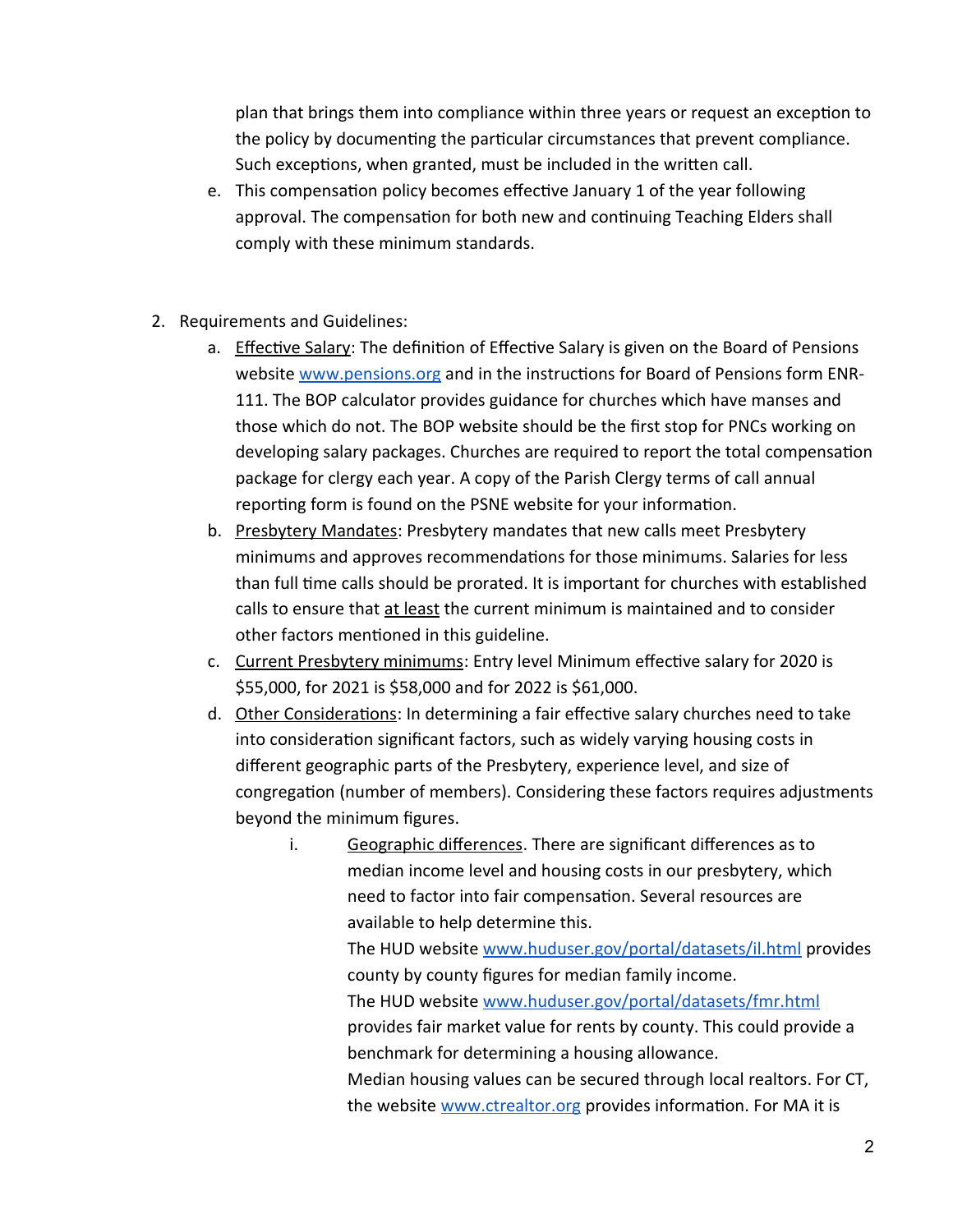[www.marealtor.org](http://www.marealtor.org/) and for RI, [www.rirealtors.org](http://www.rirealtors.org/). Ideally, ministers should live in the same community where they serve. However, for some communities with churches without manses, who must provide a housing allowance, prohibitive housing costs make that difficult. Churches providing a housing allowance need to allow for flexibility in housing arrangements, recognizing that ultimately the choice of where to live is the minister's.

- ii. Experience level. Churches should consider an adjustment to the minimum salary based on years of experience. A suggested expectation would be to add 1% for each year since ordination for the first ten years and .5% for each year thereafter.
- iii. Size of church. Churches should consider an adjustment beyond the minimums based on the size of the church (number of members). A suggested expectation would be 5% more for each 100 members beyond 200. Thus, for example, the adjustment for a church of 200- 299 members would be 5%, for a church of 300-399 members would be 10%, etc.
- iv. Gender and Race disparities. There is still considerable disparity in effective salary between male and female pastors in full time installed positions. Similar disparities are present as well for racial ethnic ministers. Churches are urged to review the Board of Pensions document Living by the Gospel and consider ways to rectify that concern. The Committee on Ministry, in reviewing calls, will look at comparative situations in order to insure more equity in this matter.
- v. Associate Pastors It is recommended that effective salary for Associate Pastors should be between 70 and 85% of the salary for Pastors/Head of Staff, depending on experience, church members and scope of responsibilities.
- vi. Appended to this document are spreadsheets/calculator which can help you consider all these factors in developing a proposed effective salary for a newly called minister or reviewing the compensation of an ongoing installed pastor.

(This is in the process of being developed, but will likely follow the model used by the CT Conference of the UCC, website:

## [www.ctt.ucc.org](http://www.ctt.ucc.org/))

e. Benefits Plan Dues: Compensation shall include payment of the Board of Pensions' mandated dues for medical, death and disability insurance, and pension benefits, also called the Pastor's Participation plan. Dues are mandatory for all installed pastors regardless of hours served. Other teaching elders may be enrolled in either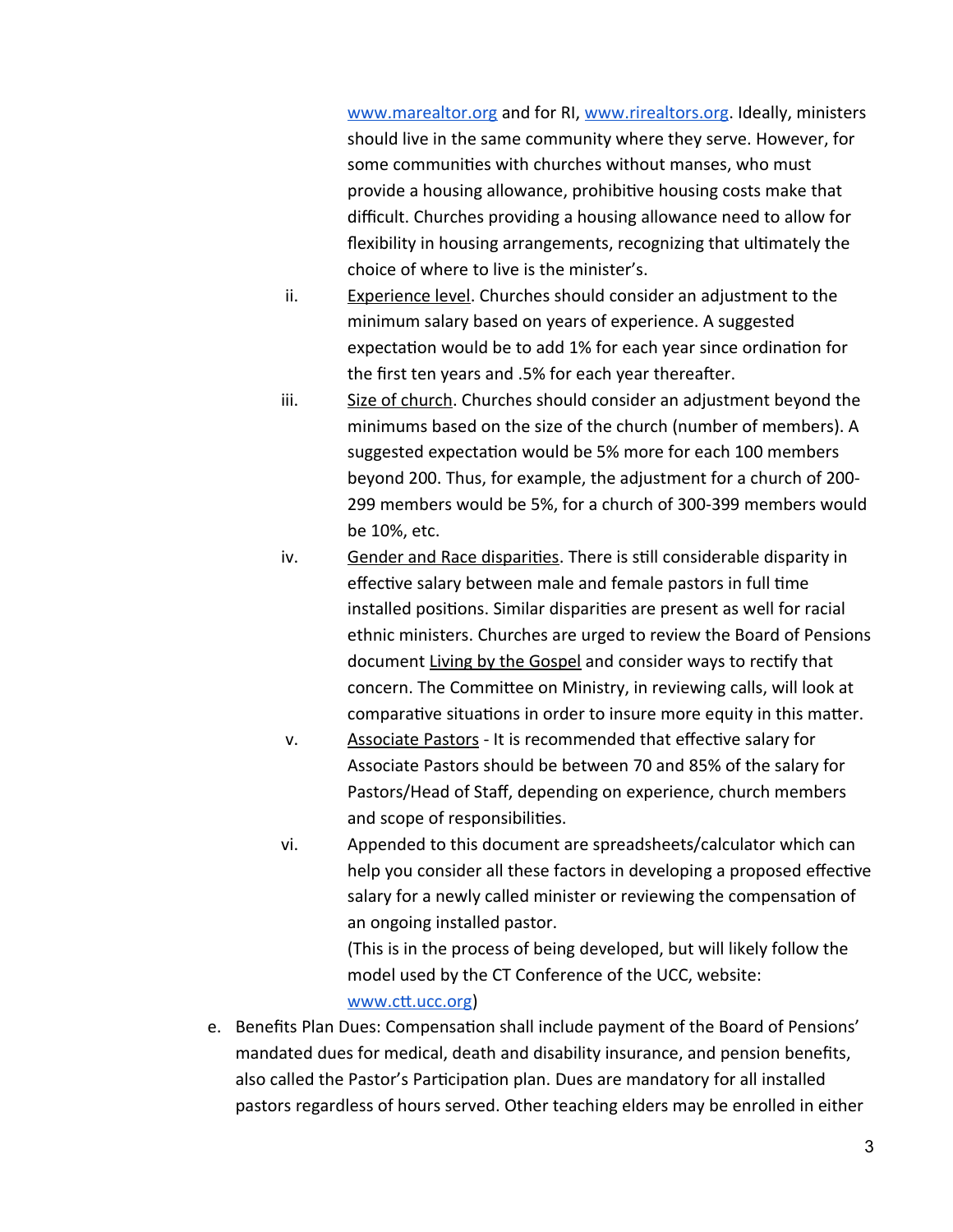the Pastor's Participation plan or in menu options. For other teaching elders enrolled in the Pastor's Participation, there is a 20-hours per week minimum scheduled working-hour requirement for participation. For other teaching elders enrolled in menu options, there is no minimum scheduled working-hour requirement for medical coverage but there is a 20-hour minimum scheduled weekly working-hour requirement for all other benefits.. PSNE requires employing organizations to pay the Board healthcare and pension dues for the Pastor's Participation plan regardless of the pastor's family status and regardless of whether a minister member's spouse and dependents have healthcare coverage through an alternative source. The Committee on Ministry may grant exceptions in extenuating circumstances. The dues are specified by the Board each year as percentages of Effective Salary. The Board annually specifies flat dollar amounts for the minimum and maximum dues basis for the components of the benefit plan. The Board website provides a dues calculator at:

[http://www.pensions.org/AvailableResources/Calculators/Pages/Dues-](http://www.pensions.org/AvailableResources/Calculators/Pages/Dues-Calculator.aspx)[Calculator.aspx.](http://www.pensions.org/AvailableResources/Calculators/Pages/Dues-Calculator.aspx) Note that the Board has special provisions concerning clergy couples.

- f. Self care: Attention to self care is essential to the well-being of both Teaching Elders and congregations. The responsibilities of ministry often cannot be fully planned or scheduled, so it is important to establish norms and intentionally maintain them on average. Expectation of regular service beyond a typical full-time work week often leads to problems. The number of units or hours of service expected per week should be clearly laid out between the Teaching Elder and the congregation. At least two days off per week should be provided.
- g. Paid Holidays: Paid holidays shall be provided as is customary in the area in which the church is located.
- h. Annual Vacation: Four full weeks of vacation annually and five weeks after ten years of continuous service in a congregation shall be provided. The church is to provide coverage for all pastoral functions in the Teaching Elder's absence, including but not limited to conducting worship services.
- i. Annual Study Leave: Two weeks annually of paid study leave shall be provided. Unused portions may accumulate to not more than six weeks. The study leave shall be approved by the Session as far in advance as possible and normally should not immediately precede, follow, or be mixed with vacation time. As with vacation, the church is to provide coverage for all pastoral functions in the Teaching Elder's absence.
- j. Early Ministry Institute: Teaching Elders whose first parish ministry is in PSNE shall participate in the Early Ministry Institute of the Synod of the Northeast. The church shall provide appropriate time off for participation in this program.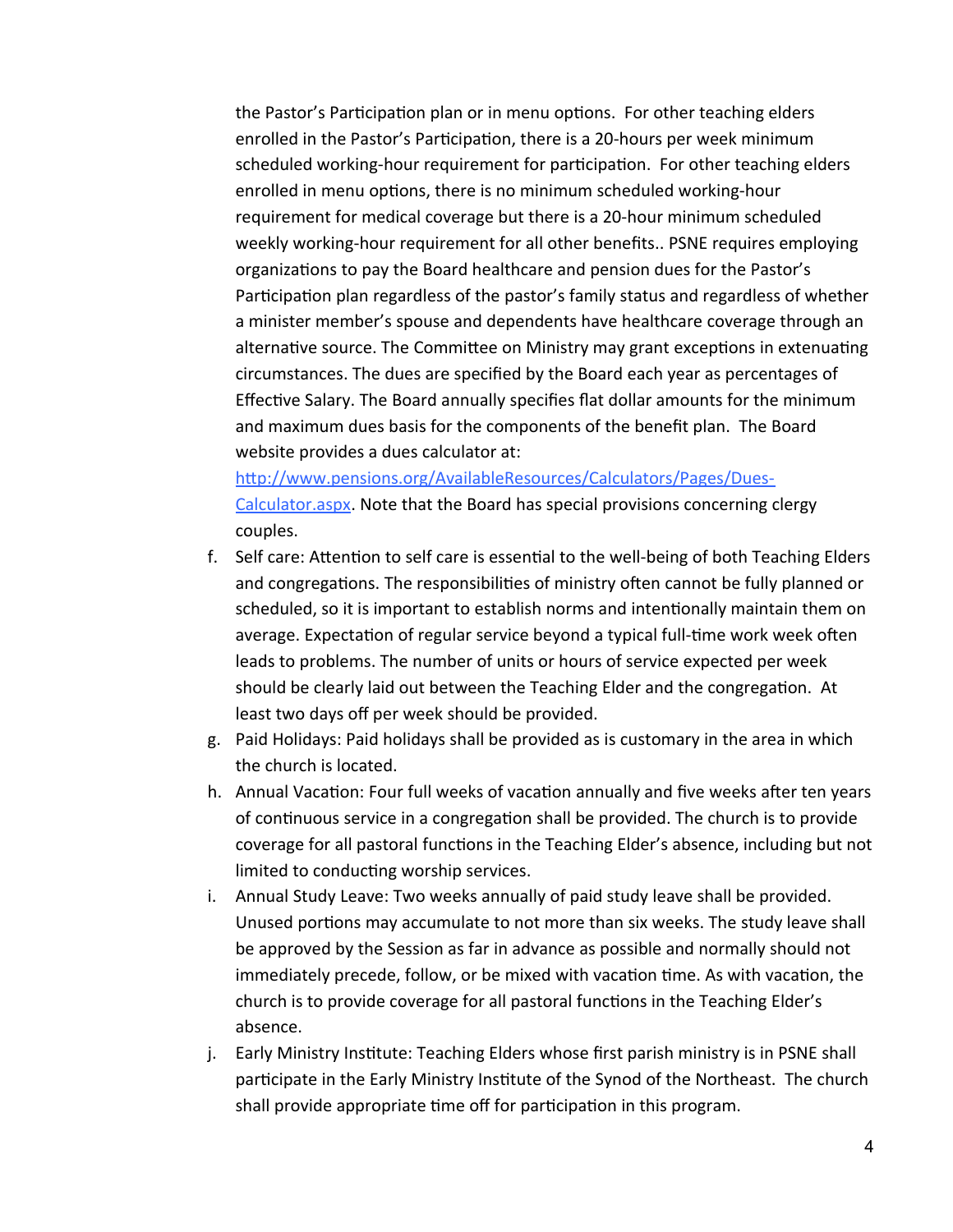- k. Sabbatical leave: A three-month sabbatical with salary and benefits shall be arranged between the Teaching Elder and session after each sixth year of continuous installed service.
- l. Accountable Reimbursement Plan:
	- i. Continuing Education allowance A reimbursement budget of at least \$1,000 against paid receipts for expenses for books, continuing education, and study leave shall be provided. This allowance may be accumulated for up to three years.
	- ii. Automobile and Professional expenses Terms of call shall include a reimbursement account to cover the cost of a Teaching Elder's driving to meetings and pastoral visits, and other appropriate travel as well as other professional expenses such as professional memberships, subscriptions, and so forth. Expenses for the use of the Teaching Elder's personal car preferably should be reimbursed at the mileage rate allowed by the Internal Revenue Service for business travel.
	- iii. Moving costs where applicable shall be reimbursed against paid invoices or billed directly to the church. Provision for moving costs shall be included in the terms of call of the Teaching Elder.
- m. Self-employment Contribution Act (SECA) Tax Allowance: A Social Security offset payment of one half of the Teaching Elder's self-employment tax is recommended to prepare for adequate retirement income.
- n. Housing Equity Fund (Retirement savings plan) Churches that require the minister to live in a manse are encouraged to contribute to a housing equity fund, so the minister might build equity in anticipation of housing needs in retirement. The recommendation is \$100 per month. The Board of Pensions offers a retirement savings plan through Fidelity Investments (which can be for housing equity), to which the church could contribute. The plan number is 57887. Contact (800) 343- 0860 for further information.

Updated by PSNE on September 19, 2015 Updated by PSNE on February 6, 2016 Updated by COM September 14, 2016 Updated and Approved by PSNE November 19, 2016 Updated and Approved by PSNE November 18, 2017